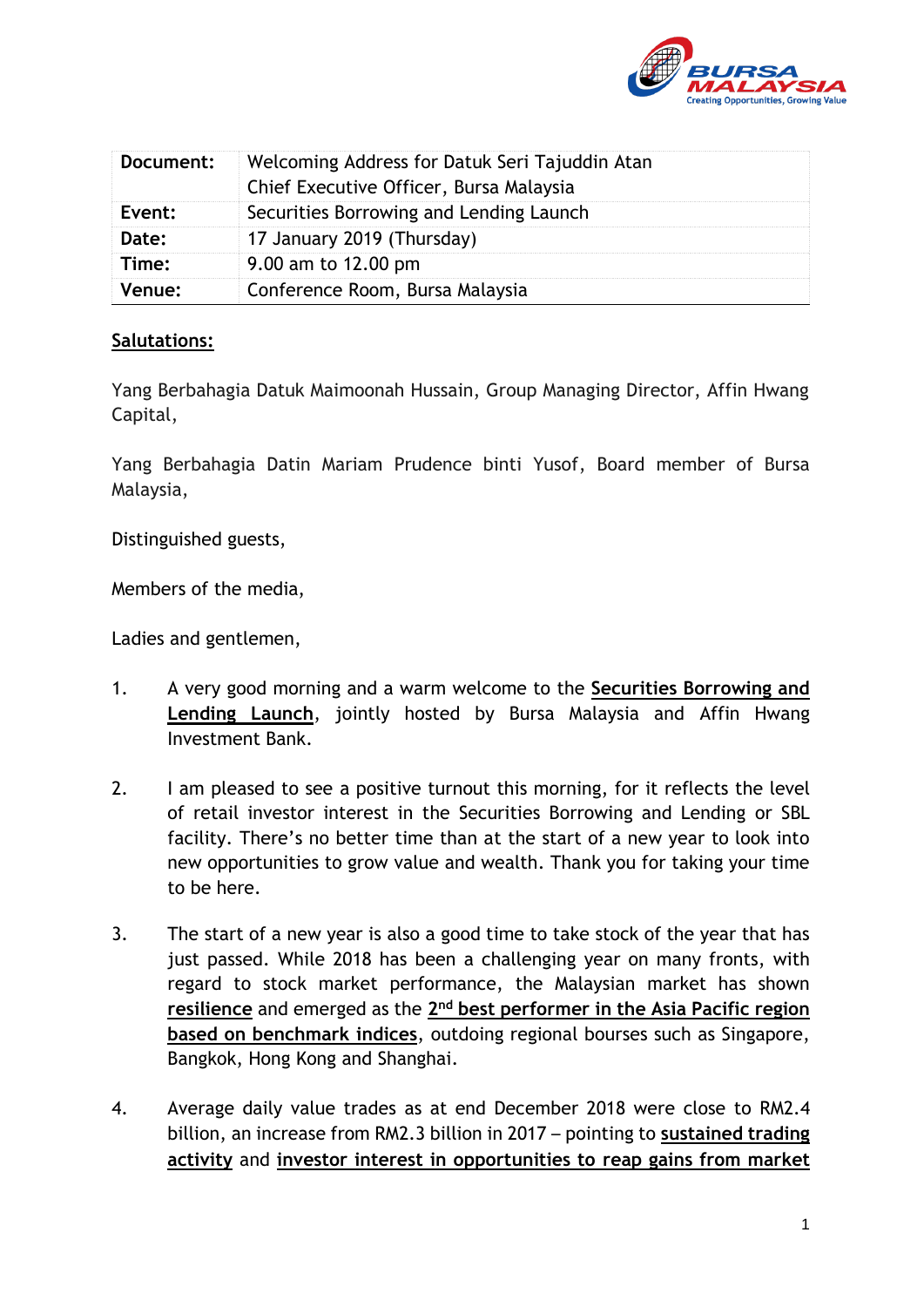**volatilities**, despite market uncertainties from internal and external headwinds.

- 5. The introduction of **several key market development initiatives** by Bursa Malaysia in 2018 including:
	- Intraday Short Selling
	- Volume Based Incentive Program
	- Nationwide Retail Campaign
	- Fee Waivers and Incentives to boost the ETF Market

 also played a part in sustaining a vibrant and conducive capital market for all market participants to tap into.

- 6. The SBL facility is yet another Bursa Malaysia facilitation to develop the marketplace by **creating more liquidity and vibrancy**.
- 7. SBL serves as a **tool that allows stockholders to enhance their returns by lending their stocks** to other investors for the purposes of **short-selling**, **hedging**, **arbitraging** and **failed trade settlement**.
- 8. As at December 2018, there were 1**.87 million Retail accounts** in our marketplace holding a portfolio worth **RM137.3 billion**. Premised on this, investors can generate **additional income** through **lending out their idle securities holdings in SBL transactions**, and potentially **increase the overall return from their investments**.
- 9. Currently, the main participants in SBL activities are **institutional participants** such as the sovereign funds, GLCs, fund management companies and insurance companies.
- 10. Hence, I would like to **commend Affin Hwang Investment Bank** for taking the initiative to venture into the retail SBL segment and supporting **the drive for greater inclusiveness** in the marketplace, by **encouraging retail investors to join the institutional players** in making use of this facility to enhance their returns.

Ladies and gentlemen,

11. There are several **attractive key features of the SBL facility** for investors participating as lenders. First, at any time during the loan period, you have the **right to re-call your stocks** if you wish to sell them. In addition, **as a lender, your credit or counterparty risk will be indemnified by the broker**.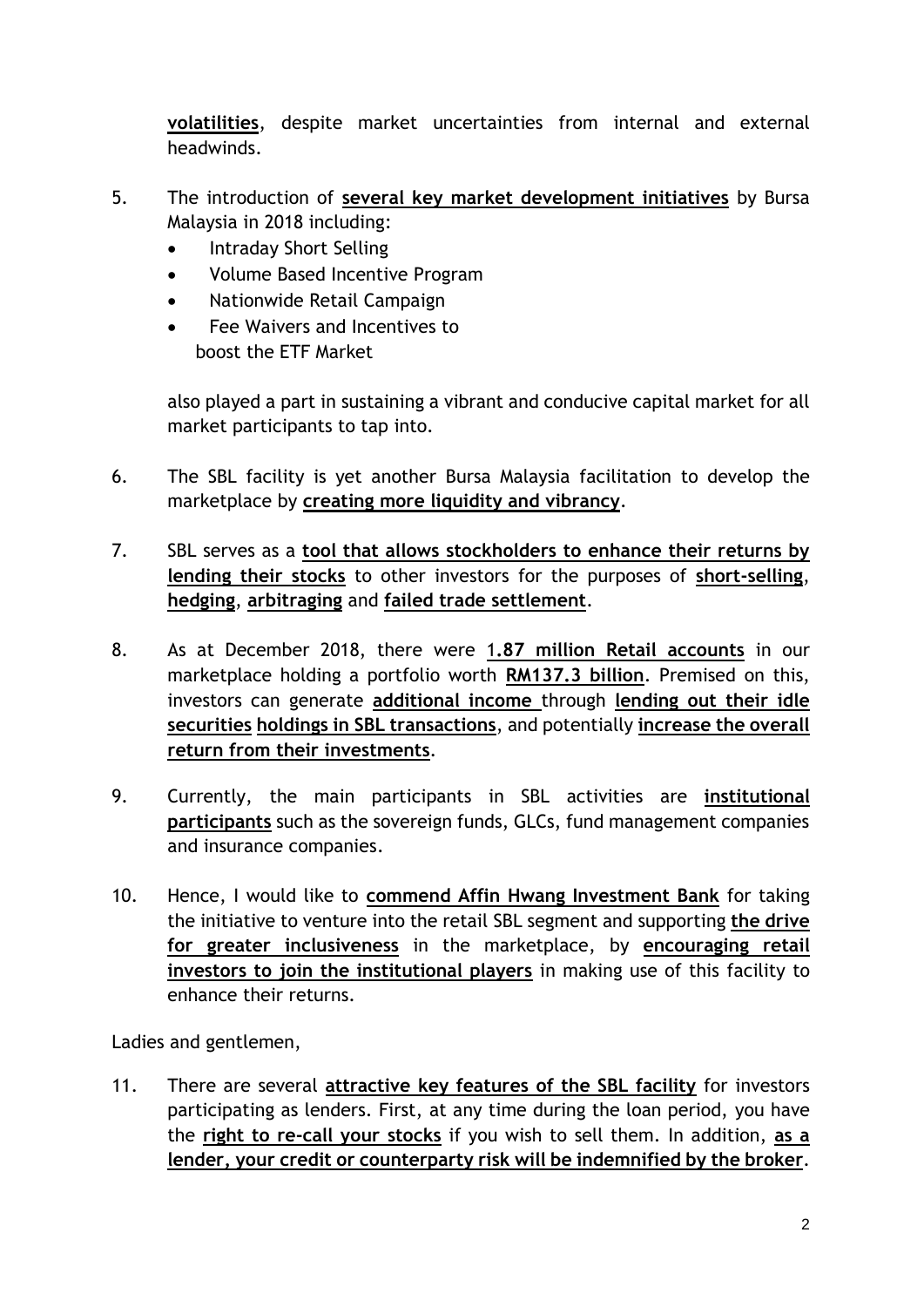- 12. Equally important is that during the period of the loan, **you can maintain the economic benefits as the owner of the securities being lent out**, such as dividend payments, bonus or right issues. Therefore, do keep these factors in mind in considering the SBL facility as part of your value creation strategy for your stocks portfolio.
- 13. I would also like to take this opportunity to mention that in December 2017, Bursa Malaysia launched the **Islamic Securities Selling and Buying Negotiated Transaction framework or ISSBNT, the world's first Shariahcompliant alternative to SBL.**
- 14. Aimed at further enriching Bursa Malaysia's Shariah offerings, ISSBNT was developed to provide a new mechanism for market participants to trade with more flexibility and experience improved trading liquidity and velocity of securities, while still adhering to principles of Islamic finance.
- 15. It also gives me pleasure to highlight here that in July 2018, **Affin Hwang Investment Bank became the first bank to be approved as a supplier and user under the ISSBNT model**, which allows it to undertake the buying and selling of Shariah-compliant securities for its own account, as well as administer large beneficial owners ISSBNT activities as an agent or Wakalah.
- 16. As Bursa Malaysia moves towards becoming ASEAN's leading marketplace, we will be **continually enhancing our market offerings to be in line with developed markets**, through products and facilities which are important developments towards a more efficient marketplace.
- 17. Moving forward, our SBL development includes plans to expand the current list of **239 stocks eligible for SBL and short-selling** to cater for greater diversity and liquidity.
- 18. It is our hope that more brokers will follow the footsteps of Affin Hwang Investment Bank to venture into the retail SBL segment in time to come, encouraging more SBL activities in the capital market.

Ladies and gentlemen,

- 19. Today's SBL launch at the start of the year indeed comes at an opportune time as 2019 has been designated by Bursa Malaysia as the **Retail Invest Year with the theme "Invest Bursa, Invest in You"**, where we are embarking on a **year-long retail investor campaign** to cultivate awareness among Malaysians about stock market investing as a means of wealth creation.
- 20. Bursa Malaysia's goal is for all Malaysians to be financially literate, and advance together as an investing society. With a **comprehensive line-up of**